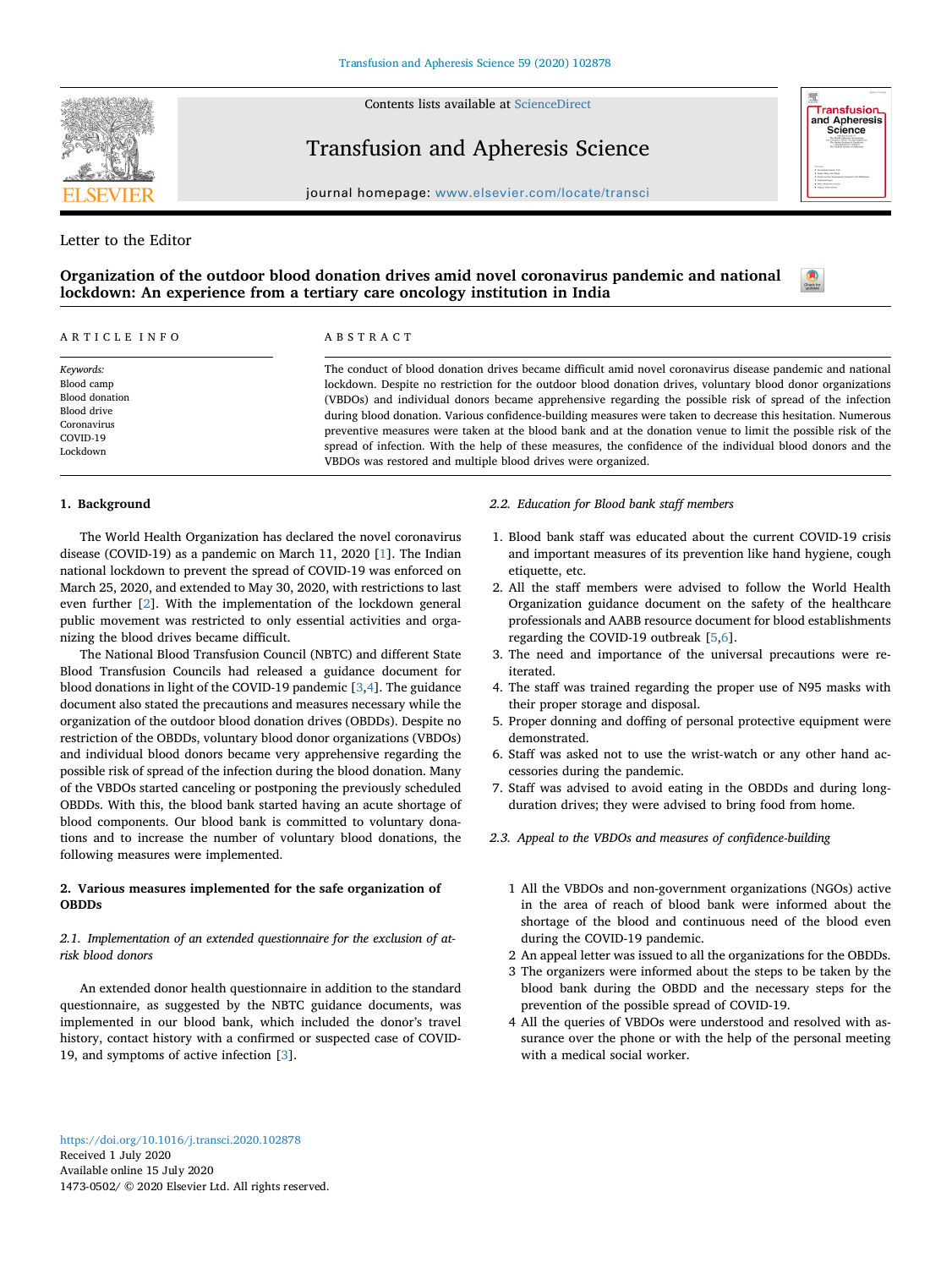- 5 The area of reach for blood drives was increased so that the OBDDs may be conducted in faraway places also.
- 6 Various social media platforms such as *Facebook, WhatsApp*, etc. were used to create awareness regarding safe blood donation.

## *2.4. Advice and instructions for the VBDOs*

- 1 Donor education materials were handed over to the organizers for the prior circulation in members and potential blood donors.
- 2 VBDOs were informed to promote the self-deferral of any donor with fever and symptoms of cough, cold or close contact with anyone with these symptoms or history of travel outside India within 28 days.
- 3 For the blood donation, a large well-ventilated area was requested so that the proper social distancing could be maintained.
- 4 The VBDOs were informed to schedule donors in a staggered manner to avoid overcrowding and proper maintenance of social distancing (at least two-meter distance between two individuals).
- 5 The number of blood donors was limited to 50–60 per drive.

#### *2.5. Transport to the venue of the blood donation drive*

- 1 More than the usual number of vehicles was arranged for the OBDDs.
- 2 The transport vehicle was used up to 30–40 % of the capacity, so that social distancing may be followed even while traveling.
- 3 All staff members were asked to use the face mask in the transport vehicle even while sitting with their peers.
- 4 The use of personal vehicles was also encouraged so that crowding in blood bank vehicles would be avoided.

## *2.6. Precaution by the blood bank staff at the OBDD site*

- 1 Personal protective equipment including N95 mask, hand gloves, long operation-theatre gowns, head, and shoe covers was made mandatory for the blood bank staff in the donation premises.
- 2 '*Namaste*' was the preferred mode of greetings instead of the handshake.
- 3 All donors were advised to wear a mask before entering the donation area and the same was being properly enforced by the medical social workers.
- 4 Donors who did not have a face mask were offered the same from the blood bank.
- 5 The use of hand sanitizers by blood donors at the entry and exit of the donation premises was ensured.
- 6 Infrared thermometers were used to check the body temperature of all the donors before the donation process.
- 7 After each donation, the donor couches were wiped with a 1% hypochlorite solution before taking the next donor.
- 8 Worn gloves were cleansed with alcohol-based sanitizer before and after coming in contact with each donor, while at hemoglobin estimation, physical examination, and blood donation.
- 9 Frequent changing of gloves was done and re-use was forbidden.
- 10 Blood bank staff was advised to use the cellphone only in case of requirements and avoid unnecessary phone usage to limit the fomites.
- 11 Staff was advised to use single-use pens and their proper disposal.
- 12 Safe disposal of gloves, masks, and other potentially infected materials was ensured before leaving the blood donation premises.
- *2.7. Social distancing at the OBDD site*
- 1 VBDOs were informed to schedule donors in a staggered manner avoiding more than four donors at a time.
- 2 The blood donation couches, chairs in waiting, and refreshment areas were arranged at least two meters apart.

3 Gathering of people for photos while donation was discouraged instead, donors were asked to take selfies if required.

#### *2.8. Organization of the in-house blood donation drive*

Apart from OBDDs, in-house voluntary donations were also continued. The VBDOs who were unable to organize the OBDDs were requested to send blood donors in a staggered manner to the blood bank for donation. All the necessary precautions taken for OBDDs were also implemented at the time of the in-house donations.

#### *2.9. Information to the local authorities*

Some of the civil authorities and police were unaware of the legal permission for the organization of the blood drives in the lockdown. The local authorities were convinced telephonically and all the necessary documents for the organization of the OBDDs were presented to them [[3](#page-2-2)[,4\]](#page-2-3). Unrestricted movement of the donors and related vehicles to the drive site was requested after ensuring proper social distancing protocols.

#### **3. Before and after the implementation of measures**

Our centre is a tertiary care oncology institute with the main focus on hematopoietic stem cell transplantation. In 2019, we collected 2487 blood units out of which 2039 (81.99 %) were collected in the OBDDs. [Table 1](#page-1-0) shows the details of OBDDs organized in the year 2020. January and February were as per the routine, in March due to anticipation of lockdown and expected blood shortage, special emphasis was given to the in-house donation and more than the usual number of blood units were collected. In March and April, an overall of ten OBDDs were either canceled or postponed. In April blood donations decreased significantly and from May onwards results of new measures were seen and the required number of blood units were collected.

During the OBDDs, none of the blood bank staff was infected by COVID-19 and none of the donors informed about contracting the infection after the donation.

#### **4. Conclusions**

Donor confidence-building measures and resolution of logistical issues were crucial for the continuous OBDDs in the lockdown period. These measures may also be useful to other blood banks in the COVID-19 pandemic and these measures and experience may be valuable if a similar pandemic lockdown happens in the future.

## **Specific authors contribution**

Abhaykumar Malind Gupta, Shashank Ojha and P. Nagaraju were associated with concept development, study design, collection and analysis of data, writing of the manuscript and final approval of the manuscript.

### <span id="page-1-0"></span>**Table 1**

Monthly blood donations in the outdoor blood donation drives and in-house blood bank.

| Month, 2020 | No. of<br>drives | Donations in<br>drives | In-house<br>donations | Total<br>donations |
|-------------|------------------|------------------------|-----------------------|--------------------|
| January     | 5                | 253 (87.5 %)           | 36 (12.5 %)           | 289                |
| February    | 5                | 166 (88.3 %)           | 22 (11.7 %)           | 188                |
| March*      | 3                | 252 (63.0 %)           | 148 (37.0 %)          | 400                |
| April       | 2                | 133 (86.9 %)           | 20 (13.1 %)           | 153                |
| May         | 5                | 190 (83.7 %)           | 37 (16.3 %)           | 227                |
| June        | 4                | 203 (87.1 %)           | 30 (12.9 %)           | 233                |

<span id="page-1-1"></span>\* Lockdown was enforced on 25 March 2020.